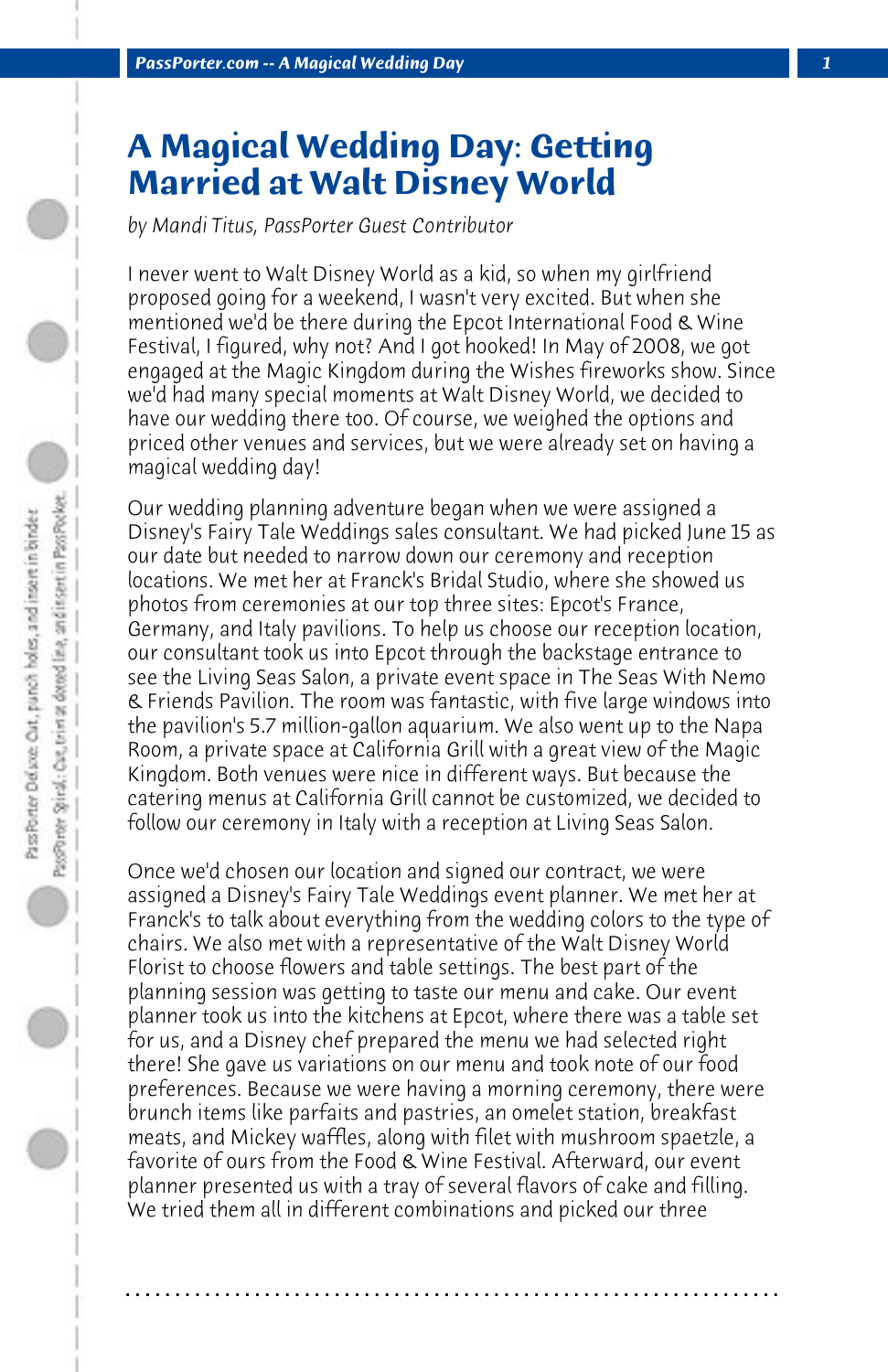favorites, one for each tier of the cake. We chose the Mad Hatter cake style and gave the chefs colors to work with, but we left the rest up to them!

After the planning session, there wasn't much left to do. We were only responsible for getting ourselves to Walt Disney World and selecting wedding favors and our attire. We also made welcome folders for our guests who were staying at Disney resorts. We arrived two days before the wedding to spend time with family and friends who were flying in for the event. The day before the wedding, our event planner coordinated a rehearsal in a room at Disney's Yacht & Beach Club Convention Center. We were totally at ease because she did an excellent job of explaining how everything was going to happen. Afterward, we had a rehearsal lunch at Raglan Road at Downtown Disney.

The big day started with an early-morning wake-up call, since we had to be in Epcot by 7:30 am to meet the photographer. The florist knocked on the hotel room door at 6:15 am to deliver the beautiful white rose bridesmaid's bouquets, and the limo picked us up at 7:15 am. Our photographer was waiting when we arrived backstage at Epcot and were ushered through the entrance near Italy. We chose to take photos before and after the ceremony to make the most of our opportunity to be in Epcot alone. We were able to get shots in several different countries before we started to melt in the June heat.

Everything about the ceremony was perfect to us. However, there were two problems at the ceremony that our event planner took care of in an instant without us noticing. Our music for the ceremony was not working, so she and the sound crew found a way to fix it without our knowledge. Also, two guests missed the charter bus to the ceremony and had to be driven over from the front of the park by golf cart. When the ceremony was over, we took some group photos, and then all the guests were sent to the reception. My wife and I remained in the park for more photos and then rode to the reception in the limo. Once we got to the reception, we spent some time alone together in a lobby area and enjoyed the water, sweet tea, parfaits, and pastries everyone else was having at the pre-reception. Our event planner said to us, "Enjoy the next 10 minutes --it'll be the only time you have together alone until after the reception." She was right!

The food at the reception ended up being better than I had imagined, although I must say that with all of the excitement, it was hard to just sit and enjoy the meal. We opted out of an open bar because it was morning, but we had a Champagne toast, complete with special Mickey toasting flutes we'd purchased.

**. . . . . . . . . . . . . . . . . . . . . . . . . . . . . . . . . . . . . . . . . . . . . . . . . . . . . . . . . . . . . . . . . .**